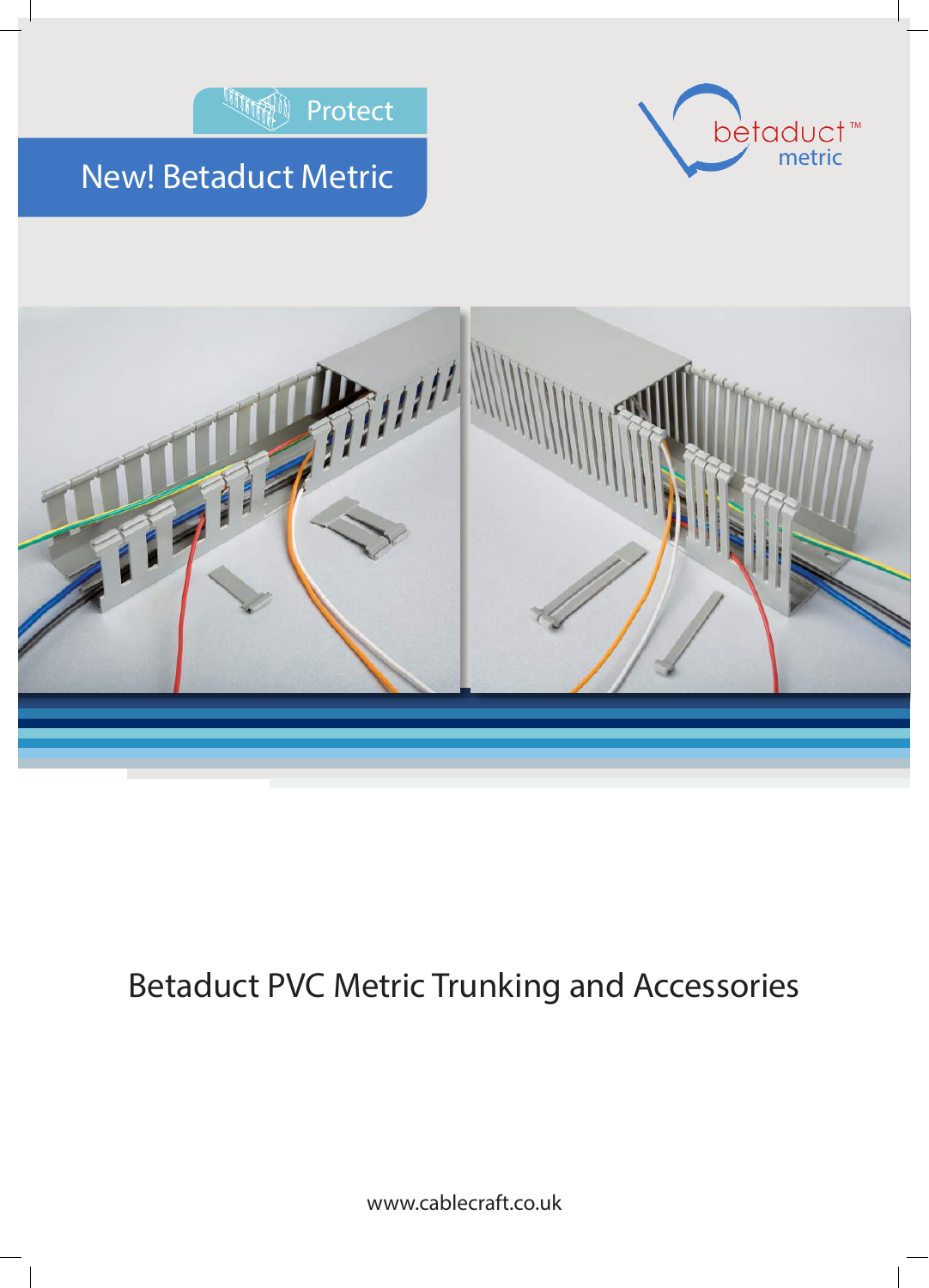





PVC Metric Trunking & Accessories



## Product range includes:

- **PVC Metric 8mm Open Slot**
- **PVC Metric Narrow 4mm Open Slot**
- **Metric Rivets & Tools**
- **Metric Spare Lids**
- **Metric DC 125 Cutter**



### Key Specifications

**Material** Made from self-extinguishing rigid PVC

**Colour** Grey RAL7030

 $-15^{\circ}$ C to  $+60^{\circ}$ C **Service temperature rating**

**Flammability rating** UL94 V-0 rated material

**Tensile strength** To yield point 46.2 MPa, Ultimate 37.3 MPa

**Elongation** To yield point 25%

**Standards** RoHS 2 compliant, UL94 V-0, A Norme EN50085-2-3, CSA, UR, RINA, CE marked

### How our metric trunking is tested:

**Our metric trunking is subjected to rigorous testing methods to ensure product functionality, reliability and customer satisfaction.**







A double scoreline allows easy removal of wall section or individual by hand, without the use of tools. Recommended fixing method - Betaduct rivets.

**1** www.cablecraft.co.uk <sup>8</sup> sales@cablecraft.co.uk 0 0800 0280 134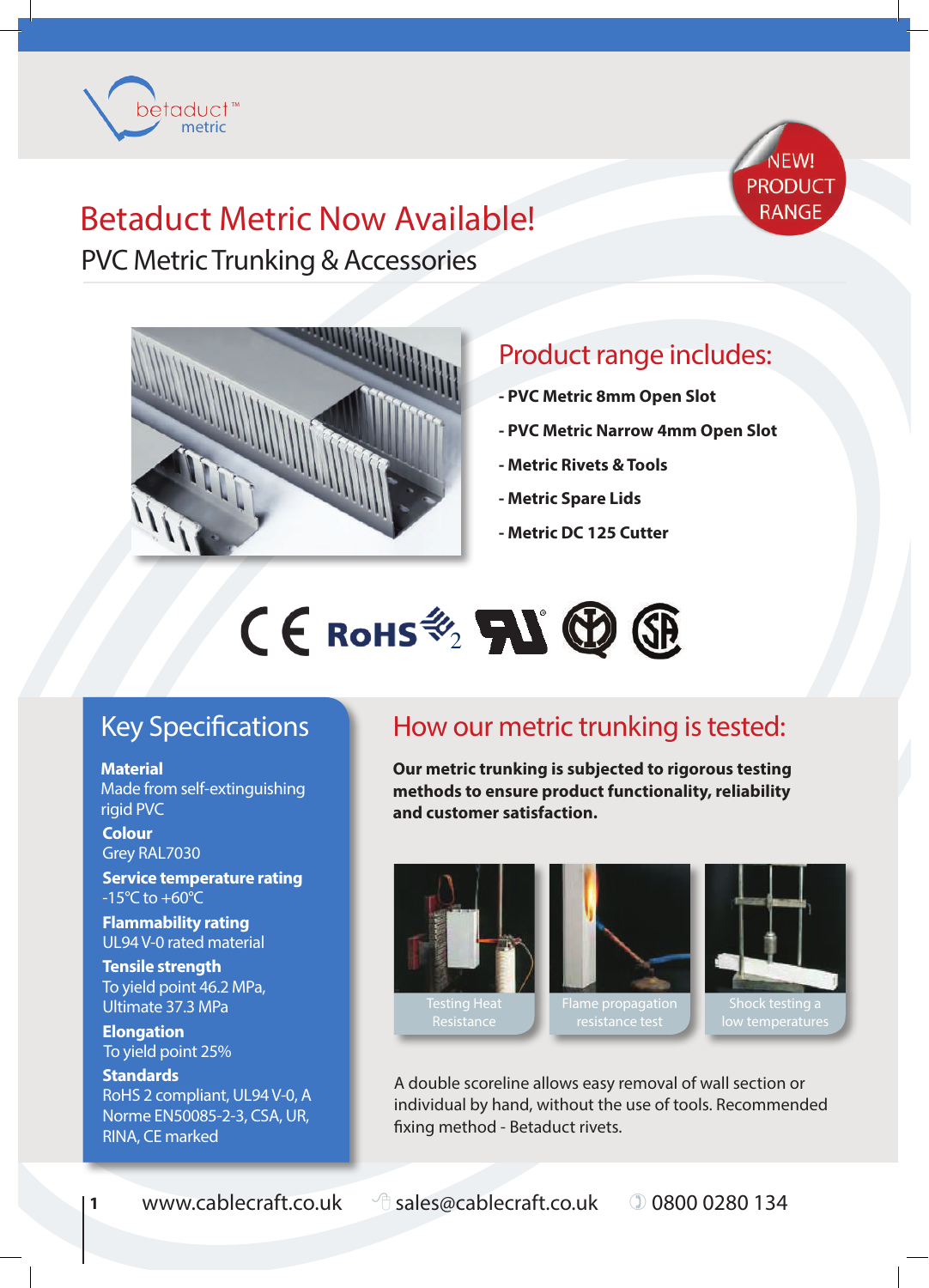

## Betaduct PVC Metric Open Slot Trunking Betaduct PVC metric 8mm open slot - Grey RAL7030

**Betaduct PVC metric open slot provides lightweight self-extinguishing cable trunking with excellent rigidity and performance characteristics. A smooth wire entry allows for quick and easy re-routing of wires.**

Recommended fixing method - Betaduct rivets. Supplied with a lid. Available in 35 sizes.



#### **Side Slot Design**



#### **Base Hole Design**



### Specification:

| <b>Material:</b> Self-extinguishing PVC |
|-----------------------------------------|
| <b>Slot Pitch: 20mm</b>                 |
| <b>Slot Width: 8mm</b>                  |
| <b>Webs:</b> 12mm                       |
|                                         |

**Flammability:** UL94 V-0 Rated material **Service temperature rating:** 15°C to + 60°C **Standards:** RoHS 2 compliant, UL94 V-0, A Norme EN50085-2-3, CSA, UR, RINA, CE marked

| <b>Feature</b>                  | <b>Benefit</b>                                                                                 |
|---------------------------------|------------------------------------------------------------------------------------------------|
| <b>Rigid PVC material</b>       | Self-extinguishing PVC, RAL 7030, UL94 V-0.                                                    |
| <b>Double scoreline</b>         | Allows easy removal of wall section or individual fingers by hand<br>without the use of tools. |
| <b>Non-slip cover</b>           | For easy assembly and disassembly with maximum grip.                                           |
| <b>Smooth edges and fingers</b> | Will not cause injury or damage wires and cables.                                              |
| <b>Smooth wire entry</b>        | Allows for quick insertion of wires.                                                           |

**TODAY!**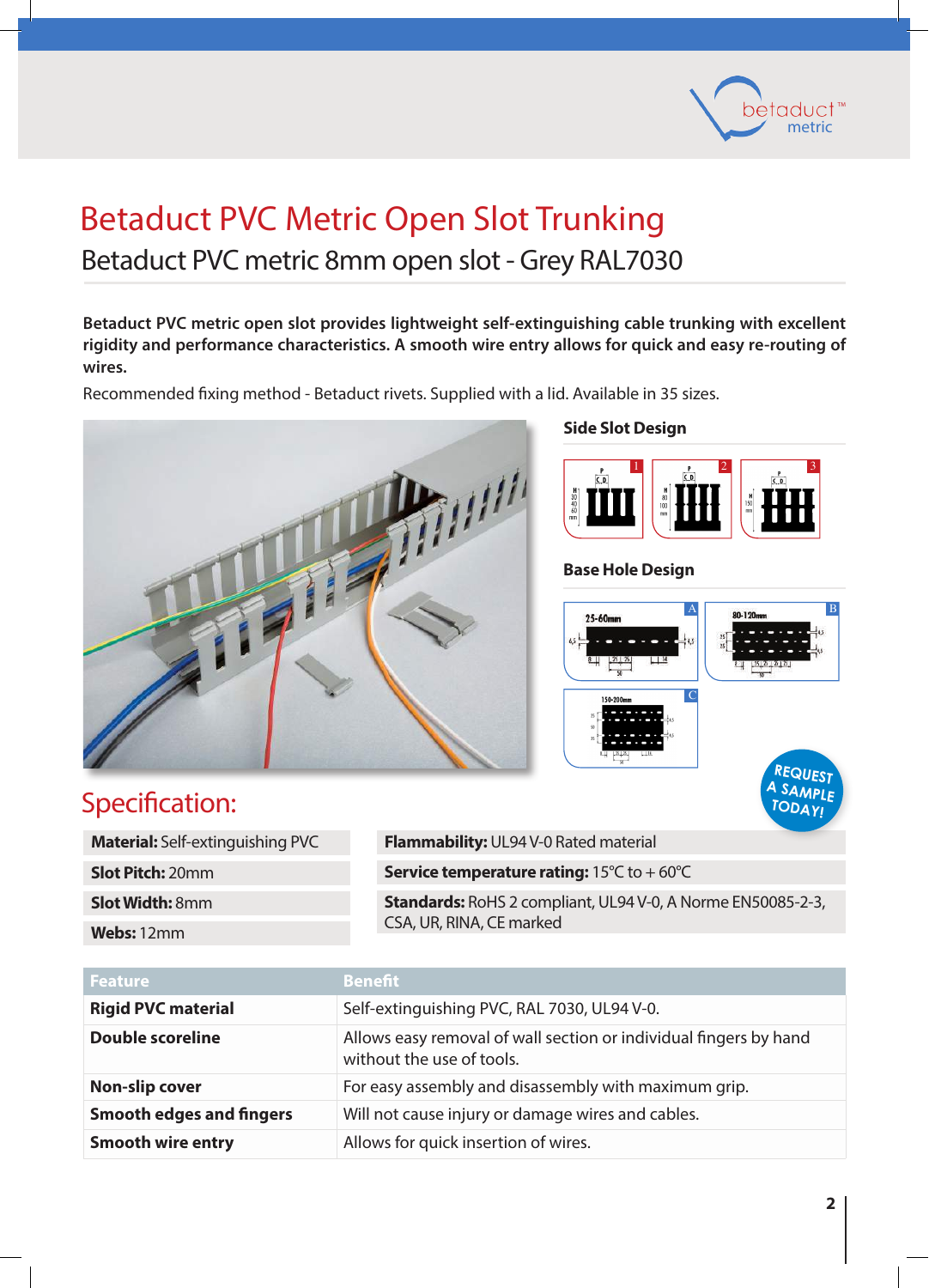metric betaduct<sup>™</sup>

## Betaduct PVC metric 8mm open slot - Grey RAL7030 continued

| <b>BETADUCT</b><br>PART NO. | <b>IBOCO</b><br><b>EQUIVALENT</b><br><b>PART NO.</b> | <b>EXTERNAL</b><br><b>SIZE</b><br>WXH (mm) | <b>USABLE</b><br>SECTION (mm <sup>2</sup> ) | <b>BASE HOLE</b><br><b>DESIGN</b> | <b>SIDE SLOT</b><br><b>DESIGN</b> | $\mathsf{C}$ | D  | P  | <b>PACK</b><br><b>QUANTITY</b><br><b>METRES</b> |
|-----------------------------|------------------------------------------------------|--------------------------------------------|---------------------------------------------|-----------------------------------|-----------------------------------|--------------|----|----|-------------------------------------------------|
| 10430021                    | T1 25X30 G                                           | 25 x 30                                    | 550                                         |                                   | $\mathbf{1}$                      | 8            | 12 | 20 | 80                                              |
| 10430022                    | T1 25X40 G                                           | $25 \times 40$                             | 760                                         |                                   | 1.                                | 8            | 12 | 20 | 60                                              |
| 10430023                    | T1 25X60 G                                           | 25 x 60                                    | 1200                                        | $\boldsymbol{\mathsf{A}}$         | $\mathbf{1}$                      | 8            | 12 | 20 | 40                                              |
| 10430024                    | T1-F 25X80 G                                         | 25 x 80                                    | 1540                                        |                                   | $\overline{2}$                    | 8            | 12 | 20 | 32                                              |
| 10430025                    | T1-F 25X100 G                                        | 25 x 100                                   | 2310                                        |                                   | $\overline{2}$                    | 8            | 12 | 20 | 24                                              |
| 10430031                    | N/A                                                  | 40 x 30                                    | 920                                         |                                   | $\mathbf{1}$                      | 8            | 12 | 20 | 48                                              |
| 10430032                    | T1 40X40 G                                           | 40 x 40                                    | 1310                                        |                                   | 1.                                | 8            | 12 | 20 | 40                                              |
| 10430033                    | T1 40X60 G                                           | $40 \times 60$                             | 1960                                        | A                                 | $\mathbf{1}$                      | 8            | 12 | 20 | 36                                              |
| 10430034                    | T1-F40X80 G                                          | 40 x 80                                    | 2680                                        |                                   | $\overline{2}$                    | 8            | 12 | 20 | 24                                              |
| 10430045                    | T1-F40X100 G                                         | 40 x 100                                   | 3350                                        |                                   | $\overline{2}$                    | 8            | 12 | 20 | 16                                              |
| 10430061                    | N/A                                                  | 60 x 30                                    | 1400                                        |                                   | $\mathbf{1}$                      | 8            | 12 | 20 | 32                                              |
| 10430062                    | T1 60X40 G                                           | 60 x 40                                    | 1960                                        |                                   | 1                                 | 8            | 12 | 20 | 24                                              |
| 10430063                    | T1 60X60 G                                           | $60 \times 60$                             | 3080                                        | $\pmb{\mathsf{A}}$                | $\mathbf{1}$                      | 8            | 12 | 20 | 24                                              |
| 10430064                    | T1-F 60X80 G                                         | 60 x 80                                    | 4200                                        |                                   | $\overline{2}$                    | 8            | 12 | 20 | 24                                              |
| 10430065                    | T1-F 60X100 G                                        | 60 x 100                                   | 5320                                        |                                   | $\overline{2}$                    | 8            | 12 | 20 | 16                                              |
| 10430082                    | T1 80X40 G                                           | 80 x 40                                    | 2655                                        |                                   | $\mathbf{1}$                      | 8            | 12 | 20 | 24                                              |
| 10430083                    | T1 80X60 G                                           | 80 x 60                                    | 4175                                        | B                                 | $\mathbf{1}$                      | 8            | 12 | 20 | 24                                              |
| 10430084                    | T1-F 80X80 G                                         | 80 x 80                                    | 5695                                        |                                   | $\overline{2}$                    | 8            | 12 | 20 | 24                                              |
| 10430085                    | T1-F 80X100 G                                        | 80 x 100                                   | 7125                                        |                                   | $\overline{\mathbf{2}}$           | 8            | 12 | 20 | 16                                              |
| 10430102                    | T1 100X40 G                                          | $100 \times 40$                            | 3375                                        |                                   | 1                                 | 8            | 12 | 20 | 16                                              |
| 10430103                    | T1 100X60 G                                          | $100 \times 60$                            | 5295                                        |                                   | $\mathbf{1}$                      | 8            | 12 | 20 | 20                                              |
| 10430104                    | T1-F 100X80 G                                        | 100 x 80                                   | 7215                                        | B                                 | $\mathbf{1}$                      | 8            | 12 | 20 | 16                                              |
| 10430105                    | T1-F 100X100 G                                       | 100 x 100                                  | 9135                                        |                                   | $\overline{2}$                    | 8            | 12 | 20 | 16                                              |
| 10430107                    | N/A                                                  | 100 x 150                                  | 13695                                       |                                   | $\overline{\mathbf{3}}$           | 8            | 12 | 20 | 8                                               |
| 10430122                    | N/A                                                  | 120 x 40                                   | 4070                                        |                                   | $\mathbf{1}$                      | 8            | 12 | 20 | 20                                              |
| 10430123                    | T1 120X60 G                                          | $120 \times 60$                            | 6390                                        | $\, {\bf B} \,$                   | $\mathbf{1}$                      | 8            | 12 | 20 | 16                                              |
| 10430124                    | T1-F 120X80G                                         | $120 \times 80$                            | 8710                                        |                                   | $\overline{2}$                    | 8            | 12 | 20 | 16                                              |
| 10430125                    | N/A                                                  | 120 x 100                                  | 10820                                       |                                   | $\overline{2}$                    | 8            | 12 | 20 | 8                                               |
| 10430126                    | N/A                                                  | 150 x 60                                   | 8070                                        |                                   | $\mathbf{1}$                      | 8            | 12 | 20 | 12                                              |
| 10430127                    | N/A                                                  | 150 x 80                                   | 10770                                       | $\mathsf C$                       | $\overline{2}$                    | 8            | 12 | 20 | 12                                              |
| 10430128                    | T1-F 150X100 G                                       | 150 x 100                                  | 13670                                       |                                   | $\overline{2}$                    | 8            | 12 | 20 | 8                                               |
| 10430129                    | N/A                                                  | $200 \times 60$                            | 10820                                       |                                   | $\mathbf{1}$                      | 8            | 12 | 20 | 8                                               |
| 10430130                    | N/A                                                  | $200 \times 80$                            | 14470                                       | $\mathsf{C}$                      | $\overline{2}$                    | 8            | 12 | 20 | 8                                               |
| 10430131                    | N/A                                                  | 200 x 100                                  | 18370                                       |                                   | $\overline{2}$                    | 8            | 12 | 20 | 8                                               |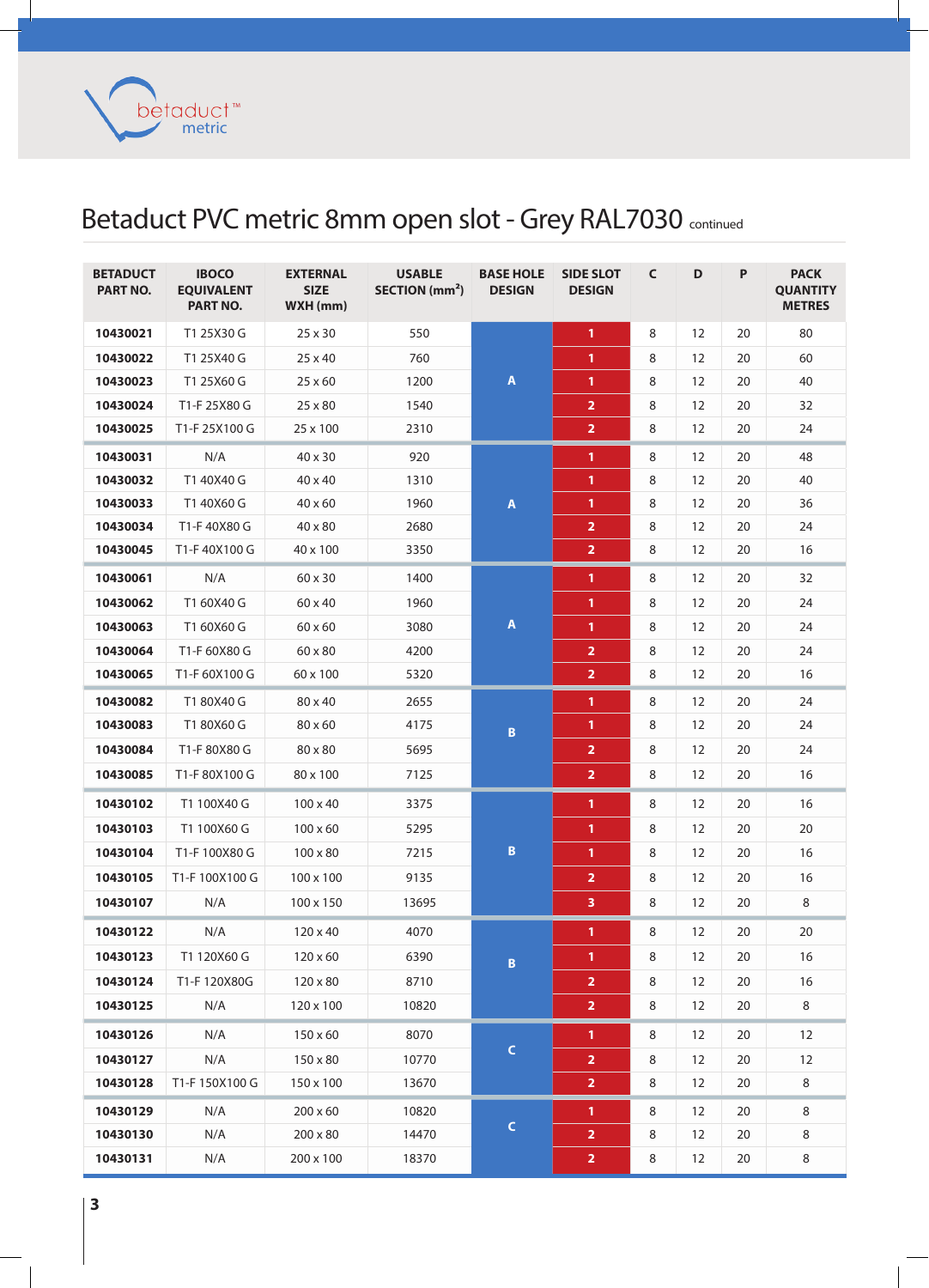

## Betaduct PVC Metric Narrow Open Slot Trunking Betaduct PVC metric narrow 4mm open slot - Grey RAL7030

**Betaduct PVC metric narrow open slot provides lightweight self-extinguishing cable trunking with excellent rigidity and performance characteristics. A smooth wire entry allows for quick and easy re-routing of wires.**

Recommended fixing method - Betaduct rivets. Supplied with a lid. Available in 25 sizes.



#### **Side Slot Design**



#### **Base Hole Design**



### Specification:

| <b>Material:</b> Self-extinguishing PVC |  |
|-----------------------------------------|--|
| <b>Slot Pitch: 10mm</b>                 |  |
| <b>Slot Width: 4mm</b>                  |  |
| <b>Webs:</b> 6mm                        |  |

**Flammability:** UL94 V-0 Rated material **Service temperature rating:** 15°C to + 60°C **Standards:** RoHS 2 compliant, UL94 V-0, A Norme EN50085-2-3, **TODAY!**

CSA, UR, RINA, CE marked

| <b>Feature</b>                  | <b>Benefit</b>                                                                                 |
|---------------------------------|------------------------------------------------------------------------------------------------|
| <b>Rigid PVC material</b>       | Self-extinguishing PVC, RAL 7030, UL94 V-0.                                                    |
| <b>Double scoreline</b>         | Allows easy removal of wall section or individual fingers by hand<br>without the use of tools. |
| <b>Non-slip cover</b>           | For easy assembly and disassembly with maximum grip.                                           |
| <b>Smooth edges and fingers</b> | Will not cause injury or damage wires and cables.                                              |
| <b>Smooth wire entry</b>        | Allows for quick insertion of wires.                                                           |
| <b>Restricted slot design</b>   | To retain wire securely in the slot.                                                           |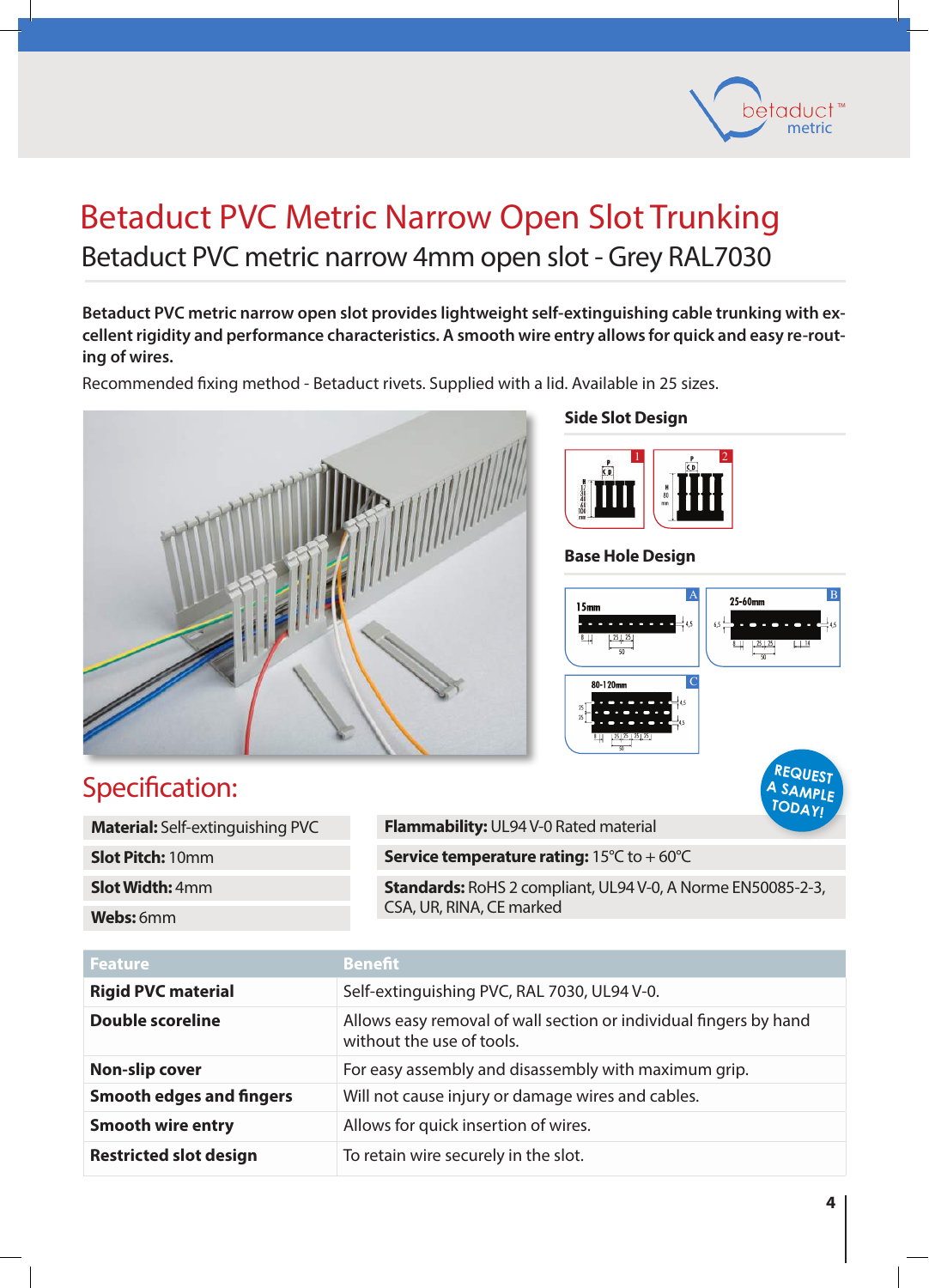metric betaduct<sup>™</sup>

## Betaduct PVC metric narrow 4mm open slot - Grey RAL7030 continued

| <b>PART</b><br><b>NUMBER</b> | <b>IBOCO</b><br><b>EQUIVALENT</b><br><b>PART NO.</b> | <b>EXTERNAL</b><br><b>SIZE WXH</b><br>(mm) | <b>USABLE</b><br><b>SECTION</b><br>(mm <sup>2</sup> ) | <b>BASE HOLE</b><br><b>DESIGN</b> | <b>SIDE SLOT</b><br><b>DESIGN</b> | C | D | P               | <b>PACK</b><br><b>QUANTITY</b><br><b>METRES</b> |
|------------------------------|------------------------------------------------------|--------------------------------------------|-------------------------------------------------------|-----------------------------------|-----------------------------------|---|---|-----------------|-------------------------------------------------|
| 10440011                     | T1 15X18 G                                           | $15 \times 17$                             | 170                                                   |                                   | 1                                 | 4 | 6 | 10              | 120                                             |
| 10440012                     | T1 15X30 G                                           | $15 \times 30$                             | 320                                                   | $\pmb{\mathsf{A}}$                | 1                                 | 4 | 6 | 10              | 96                                              |
| 10440013                     | T1 15X40G                                            | $15 \times 40$                             | 450                                                   |                                   | 1                                 | 4 | 6 | 10              | 72                                              |
| 10440021                     | T1 25X30 G                                           | $25 \times 30$                             | 550                                                   |                                   | 1                                 | 4 | 6 | 10              | 80                                              |
| 10440022                     | T1-E 25X40G                                          | 25 x 40                                    | 760                                                   |                                   | 1                                 | 4 | 6 | 10              | 60                                              |
| 10440023                     | T1-E 25X60 G                                         | $25 \times 60$                             | 1200                                                  |                                   | $\mathbf{1}$                      | 4 | 6 | 10              | 40                                              |
| 10440024                     | T1-EF 25X80 G                                        | 25 x 80                                    | 1540                                                  | $\, {\bf B}$                      | $\overline{2}$                    | 4 | 6 | 10              | 32                                              |
| 10440025                     | T1-EF 25X100 G                                       | 25 x 100                                   | 2310                                                  |                                   | $\mathbf{1}$                      | 4 | 6 | 10 <sup>°</sup> | 24                                              |
| 10440032                     | T1-E 40X40 G                                         | $40 \times 40$                             | 1310                                                  |                                   | 1                                 | 4 | 6 | 10              | 40                                              |
| 10440033                     | T1-E40X60 G                                          | 40 x 60                                    | 1960                                                  |                                   | 1                                 | 4 | 6 | 10              | 36                                              |
| 10440034                     | T1-EF 40X80 G                                        | $40 \times 80$                             | 2680                                                  | $\, {\bf B}$                      | $\overline{2}$                    | 4 | 6 | 10              | 24                                              |
| 10440045                     | T1-EF 40X100 G                                       | 40 x 100                                   | 3350                                                  |                                   | $\mathbf{1}$                      | 4 | 6 | 10              | 16                                              |
| 10440062                     | T1-E 60X40 G                                         | 60 x 40                                    | 1960                                                  |                                   | $\mathbf{1}$                      | 4 | 6 | 10              | 24                                              |
| 10440063                     | T1-E 60X60 G                                         | $60 \times 60$                             | 3080                                                  |                                   | 1                                 | 4 | 6 | 10              | 24                                              |
| 10440064                     | T1-EF 60X80 G                                        | 60 x 80                                    | 4200                                                  | $\, {\bf B}$                      | $\overline{2}$                    | 4 | 6 | 10              | 24                                              |
| 10440065                     | T1-EF 60X100 G                                       | 60 x 100                                   | 5320                                                  |                                   | $\mathbf{1}$                      | 4 | 6 | 10              | 16                                              |
| 10440082                     | T1-E 80X40 G                                         | 80 x 40                                    | 2655                                                  |                                   | 1                                 | 4 | 6 | 10              | 24                                              |
| 10440083                     | T1-E 80X60 G                                         | 80 x 60                                    | 4175                                                  |                                   | 1                                 | 4 | 6 | 10              | 24                                              |
| 10440084                     | T1-EF 80X80 G                                        | 80 x 80                                    | 5695                                                  | $\mathsf{C}$                      | $\overline{2}$                    | 4 | 6 | 10              | 24                                              |
| 10440085                     | T1-EF 80X100 G                                       | 80 x 100                                   | 7125                                                  |                                   | $\mathbf{1}$                      | 4 | 6 | 10              | 16                                              |
| 10440103                     | T1-E 100X60 G                                        | $100 \times 60$                            | 5295                                                  |                                   | 1                                 | 4 | 6 | 10              | 20                                              |
| 10440104                     | T1-EF 100X80G                                        | $100 \times 80$                            | 7215                                                  | $\mathsf{C}$                      | $\overline{2}$                    | 4 | 6 | 10              | 16                                              |
| 10440105                     | T1-EF 100X100 G                                      | 100 x 100                                  | 9135                                                  |                                   | 1                                 | 4 | 6 | 10              | 16                                              |
| 10440123                     | T1-E 120X60 G                                        | $120 \times 60$                            | 6390                                                  |                                   | 1                                 | 4 | 6 | 10              | 16                                              |
| 10440124                     | T1-EF 120X80 G                                       | $120 \times 80$                            | 8710                                                  | $\mathsf C$                       | $\overline{2}$                    | 4 | 6 | 10              | 16                                              |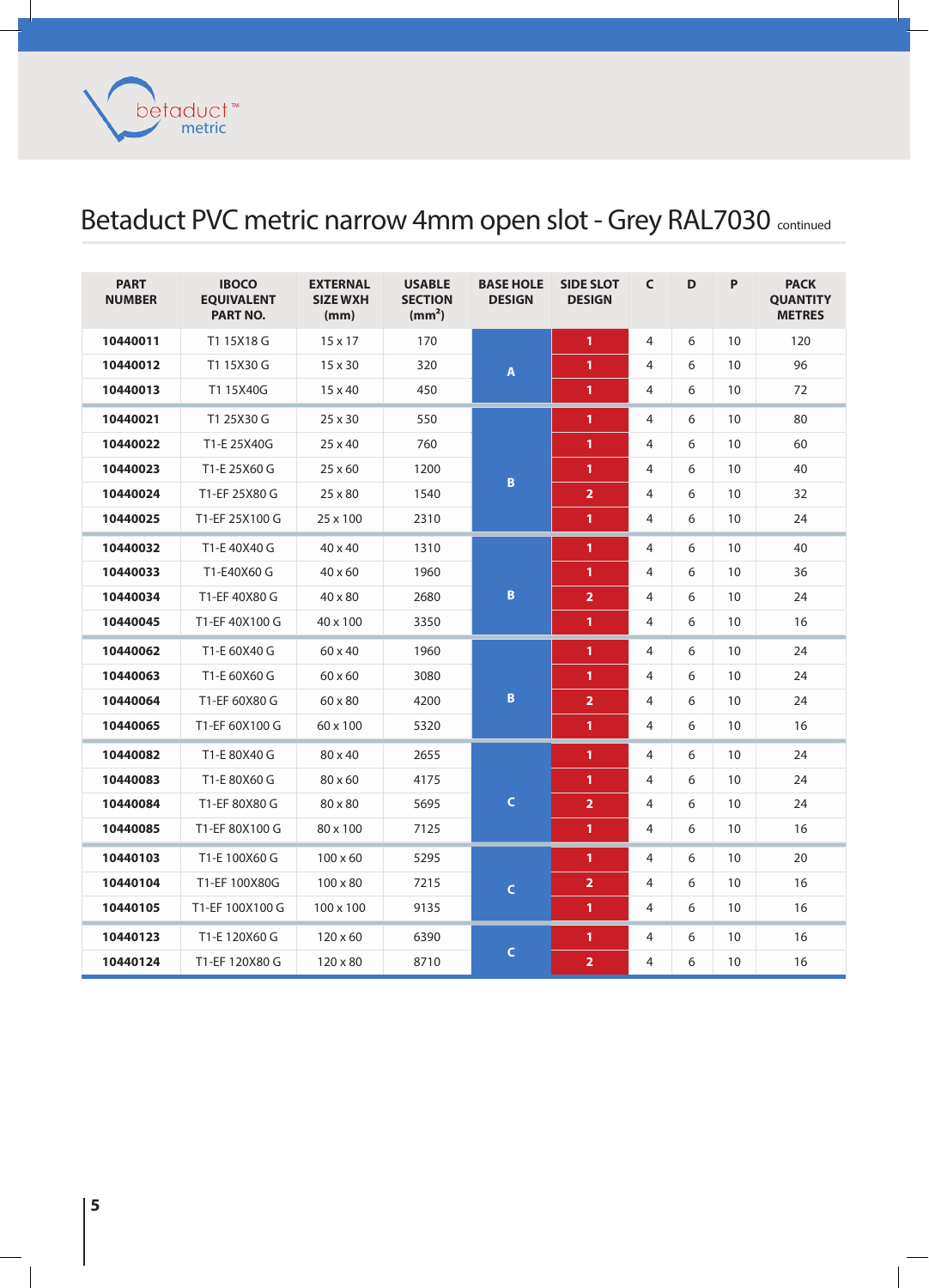

## Betaduct PVC Metric Trunking

### Betaduct Metric Accessories

#### **Betaduct Metric Rivets**

Betaduct metric nylon rivets for fixing trunking to the panel. Available in black and green (dependant on size), they are equipped with fins for close fitting, allowing quick insertion of the rivet into the tool.



| <b>Part number</b> | Diameter (mm) | A | В   |   |    | Colour       | <b>Pack Quantity</b> |
|--------------------|---------------|---|-----|---|----|--------------|----------------------|
| <b>DUCTAFIX R6</b> | 6.5           |   |     | ∠ | 14 | <b>Black</b> | 100                  |
| <b>DUCTAFIX R4</b> | 4.5           |   | 4.5 |   |    | Green        | 50                   |

#### **Betaduct metric rivet tool Metric Rivet Tool**

Betaduct metric rivet tool for fixing trunking to the panel. Features an independent sliding metal core for creating the pressure to insert the rivet into the hole. Available in black and green (dependant on size), they fit Betaduct rivets.



| <b>Part number</b> | Diameter (mm) | <b>Description</b>          | Colour       | <b>Pack quantity</b> |
|--------------------|---------------|-----------------------------|--------------|----------------------|
| RT 6               | 6.5           | To suit rivets: DUCTAFIX R6 | <b>Black</b> |                      |
| RT 4               | 4.5           | To suit rivets: DUCTAFIX R4 | Green        |                      |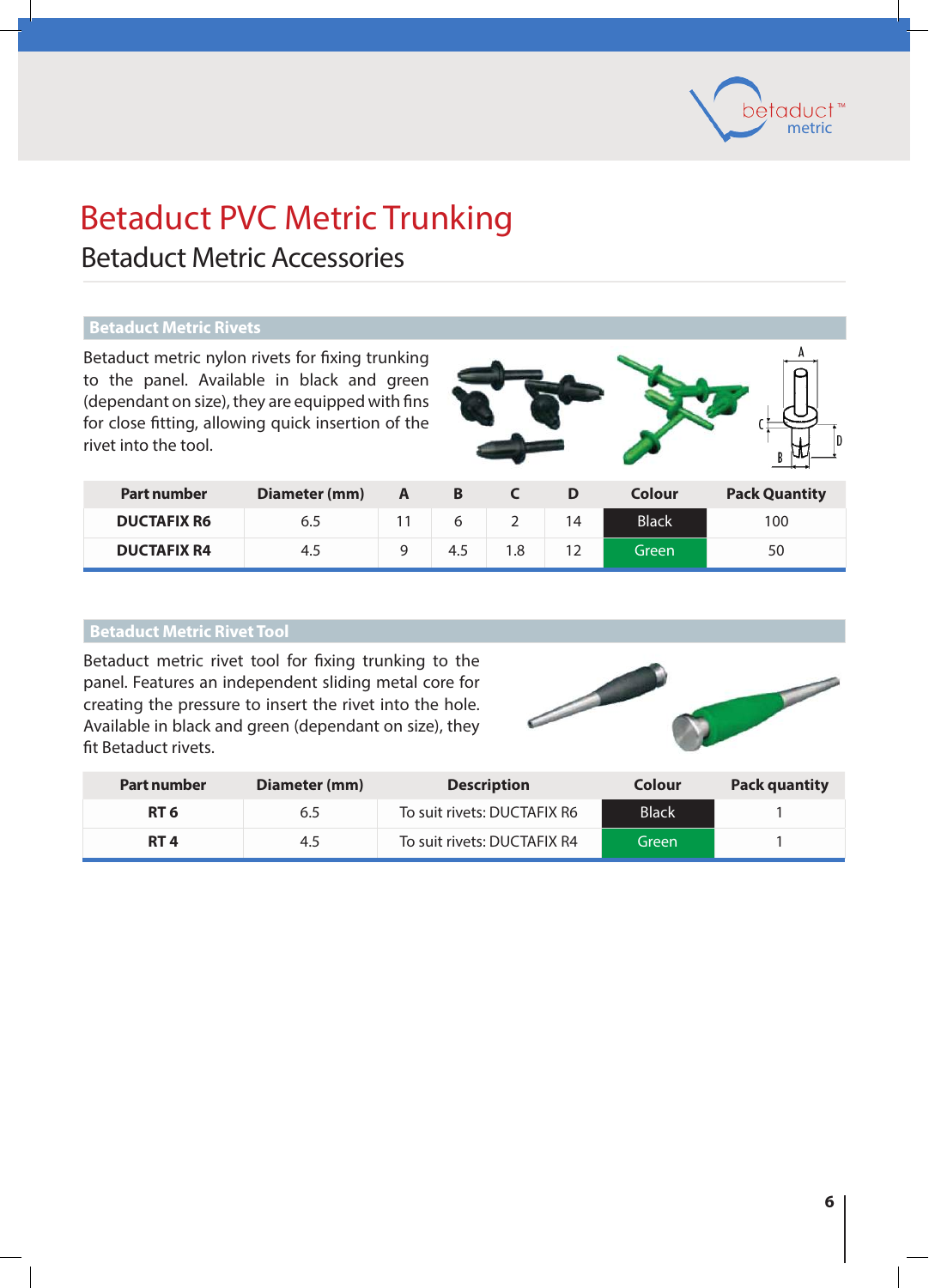

### Betaduct Metric Accessories continued

#### **DC 125 Cutter and Spare Blade**

The DC 125 cutter cuts trunking at true angles and avoids burring and expensive redressing. Due to the cam mechanism the DC 125 cuts with little effort. The chip free cutting keeps your site clean and free from pollution noise.

The meter long guide and stop allows cutting of trunking profiles with great accuracy. The blade, in tungsten steel, provides a cutting width of up to 125mm, and is supplied with an integrated guard giving total security. This cutter must be bench mounted.

| <b>Part number</b>                | <b>Dimensions</b><br>$W \times D \times L$ (mm) | <b>Cutting</b><br>width (mm) | <b>Cutting</b><br>length (mm) | Weight<br>(Kg) |
|-----------------------------------|-------------------------------------------------|------------------------------|-------------------------------|----------------|
| <b>BETADUCT-</b><br><b>CUTTER</b> | 1290 x 290<br>x 760                             | 125                          | 1000<br>Max                   | 10.5           |
|                                   | <b>Part number</b>                              |                              | <b>Description</b>            |                |
|                                   | <b>BETADUCT-CUTTER BLADE</b>                    |                              | Spare blade                   |                |

### **Betaduct Metric Spare Lids**

Betaduct metric self-extinguishing lids are non-slip, for easy assembly and disassembly with maximum grip. Made from PVC material and available in Grey RAL7030. Fits all Betaduct metric trunking. RoHS 2 compliant.



| <b>Part number</b> | <b>Width</b> | <b>Pack quantity (m)</b> |
|--------------------|--------------|--------------------------|
| 10440001           | 15           | 24                       |
| 10440002           | 25           | 24                       |
| 10440003           | 40           | 24                       |
| 10440004           | 60           | 24                       |
| 10440005           | 80           | 24                       |
| 10440006           | 100          | 16                       |
| 10440007           | 120          | 12                       |
| 10440008           | 150          | 12                       |
| 10440009           | 200          | 12                       |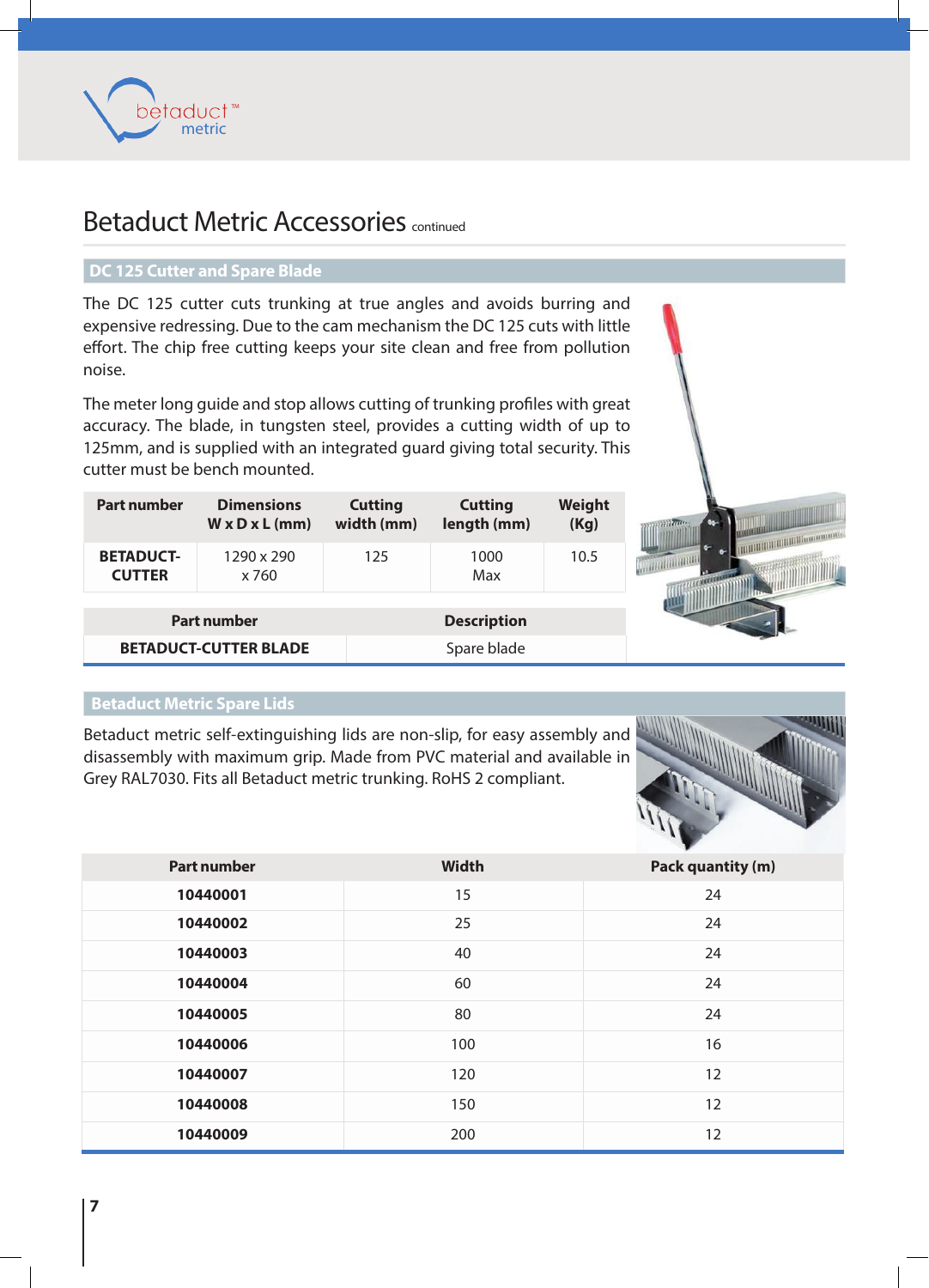

# Betaduct Metric Capacity Chart

|                 |                     | <b>CABLE AWG</b> |             |             |            |             |                                                    |                   |             |            |             |            |            |
|-----------------|---------------------|------------------|-------------|-------------|------------|-------------|----------------------------------------------------|-------------------|-------------|------------|-------------|------------|------------|
| <b>External</b> | <b>Usable cross</b> | 8                | 10          | 12          |            |             | 14                                                 |                   |             | 16         |             | 18         | 22         |
| trunking        | sectional           |                  |             |             |            |             | <b>CABLE CROSS SECTIONAL AREA (mm<sup>2</sup>)</b> |                   |             |            |             |            |            |
| size            | area                | 0.216            | 0.153       | 0.122       | 0.158      | 0.105       | 0.139                                              | 0.165             | 0.096       | 0.125      | 0.084       | 0.113      | 0.065      |
| Width x         | $\rm (mm^2)$        |                  |             |             |            |             |                                                    | <b>CABLE TYPE</b> |             |            |             |            |            |
| Height<br>(mm)  |                     | <b>THHN</b>      | <b>THHN</b> | <b>THHN</b> | <b>MTW</b> | <b>THHN</b> | <b>MTW</b>                                         | <b>MTW</b>        | <b>TFFN</b> | <b>MTW</b> | <b>TFFN</b> | <b>MTW</b> | <b>MTW</b> |
|                 |                     |                  |             |             |            |             | <b>MAXIMUM NUMBER OF CABLES</b>                    |                   |             |            |             |            |            |
| 15 x 17         | 170                 | 4                | 7           | 10          | 7          | 14          | 10                                                 | 6                 | 18          | 11         | 24          | 13         | 40         |
| 15 x 30         | 320                 | 7                | 12          | 20          | 14         | 27          | 18                                                 | 12                | 34          | 20         | 45          | 25         | 75         |
| 25 x 30         | 550                 | 12               | 21          | 34          | 24         | 46          | 31                                                 | 20                | 59          | 35         | 77          | 43         | 129        |
| 40 x 30         | 920                 | 20               | 35          | 56          | 40         | 76          | 52                                                 | 33                | 98          | 58         | 129         | 71         | 215        |
| 60 x 30         | 1400                | 31               | 54          | 85          | 60         | 116         | 79                                                 | 51                | 150         | 88         | 197         | 108        | 328        |
| 15 x 40         | 450                 | 10               | 17          | 27          | 19         | 37          | 26                                                 | 16                | 48          | 28         | 63          | 35         | 105        |
| 25 x 40         | 760                 | 17               | 29          | 46          | 33         | 63          | 43                                                 | 28                | 81          | 48         | 107         | 59         | 178        |
| 40 x 40         | 1310                | 29               | 50          | 80          | 57         | 109         | 74                                                 | 48                | 140         | 83         | 184         | 101        | 306        |
| 60 x 40         | 1960                | 43               | 75          | 120         | 85         | 163         | 111                                                | 71                | 210         | 124        | 275         | 152        | 459        |
| 80 x 40         | 2655                | 58               | 102         | 162         | 115        | 220         | 151                                                | 96                | 284         | 168        | 373         | 205        | 621        |
| $100 \times 40$ | 3375                | 74               | 130         | 206         | 146        | 280         | 192                                                | 122               | 361         | 213        | 474         | 261        | 790        |
| 120 x 40        | 4070                | 89               | 156         | 248         | 176        | 338         | 231                                                | 148               | 435         | 257        | 571         | 315        | 952        |
| 25 x 60         | 1200                | 26               | 46          | 73          | 52         | 100         | 68                                                 | 44                | 128         | 76         | 168         | 93         | 281        |
| 40 x 60         | 1960                | 43               | 75          | 120         | 85         | 163         | 111                                                | 71                | 210         | 124        | 275         | 152        | 459        |
| 60 x 60         | 3080                | 68               | 118         | 188         | 133        | 256         | 175                                                | 112               | 330         | 194        | 432         | 238        | 721        |
| 80 x 60         | 4175                | 92               | 161         | 255         | 180        | 347         | 237                                                | 151               | 447         | 264        | 586         | 323        | 977        |
| $100 \times 60$ | 5295                | 116              | 204         | 323         | 229        | 440         | 301                                                | 192               | 566         | 334        | 743         | 409        | 1239       |
| $120 \times 60$ | 6390                | 140              | 246         | 390         | 276        | 530         | 363                                                | 232               | 684         | 403        | 897         | 494        | 1495       |
| 150 x 60        | 8070                | 177              | 310         | 493         | 349        | 670         | 458                                                | 293               | 863         | 510        | 1133        | 624        | 1888       |
| $200 \times 60$ | 10820               | 237              | 416         | 661         | 467        | 898         | 614                                                | 393               | 1158        | 683        | 1519        | 837        | 2531       |
| 25 x 80         | 1540                | 34               | 59          | 94          | 67         | 128         | 87                                                 | 56                | 165         | 97         | 216         | 119        | 360        |
| 40 x 80         | 2680                | 59               | 103         | 164         | 116        | 222         | 152                                                | 97                | 287         | 169        | 376         | 207        | 627        |
| 60 x 80         | 4200                | 92               | 161         | 256         | 181        | 349         | 238                                                | 152               | 449         | 265        | 590         | 325        | 983        |
| 80 x 80         | 5695                | 125              | 219         | 348         | 246        | 473         | 323                                                | 207               | 609         | 360        | 800         | 440        | 1332       |
| $100 \times 80$ | 7215                | 158              | 277         | 440         | 312        | 599         | 409                                                | 262               | 772         | 456        | 1013        | 558        | 1688       |
| 120 x 80        | 8710                | 191              | 335         | 532         | 376        | 723         | 494                                                | 316               | 932         | 550        | 1223        | 674        | 2038       |
| 150 x 80        | 10770               | 236              | 414         | 658         | 465        | 894         | 611                                                | 391               | 1152        | 680        | 1512        | 833        | 2520       |
| $200 \times 80$ | 14470               | 317              | 556         | 883         | 625        | 1201        | 821                                                | 525               | 1548        | 914        | 2031        | 1119       | 3385       |
| 25 x 100        | 2310                | 51               | 89          | 141         | 100        | 192         | 131                                                | 84                | 247         | 146        | 324         | 179        | 540        |
| 40 x 100        | 3350                | 73               | 129         | 205         | 145        | 278         | 190                                                | 122               | 358         | 212        | 470         | 259        | 784        |
| 60 x 100        | 5320                | 117              | 205         | 325         | 230        | 442         | 302                                                | 193               | 569         | 336        | 747         | 411        | 1245       |
| 80 x 100        | 7125                | 156              | 274         | 435         | 308        | 591         | 404                                                | 258               | 762         | 450        | 1000        | 551        | 1667       |
| 100 x 100       | 9135                | 200              | 351         | 558         | 395        | 758         | 518                                                | 331               | 977         | 577        | 1282        | 706        | 2137       |
| 120 x 100       | 10820               | 237              | 416         | 661         | 467        | 898         | 614                                                | 393               | 1158        | 683        | 1519        | 837        | 2531       |
| 150 x 100       | 13670               | 300              | 526         | 835         | 590        | 1135        | 776                                                | 496               | 1462        | 863        | 1919        | 1057       | 3198       |
| 200 x 100       | 18370               | 403              | 706         | 1122        | 794        | 1525        | 1043                                               | 666               | 1965        | 1160       | 2579        | 1421       | 4298       |
| 100 x 150       | 13695               | 300              | 527         | 836         | 592        | 1137        | 777                                                | 497               | 1465        | 865        | 1923        | 1059       | 3204       |